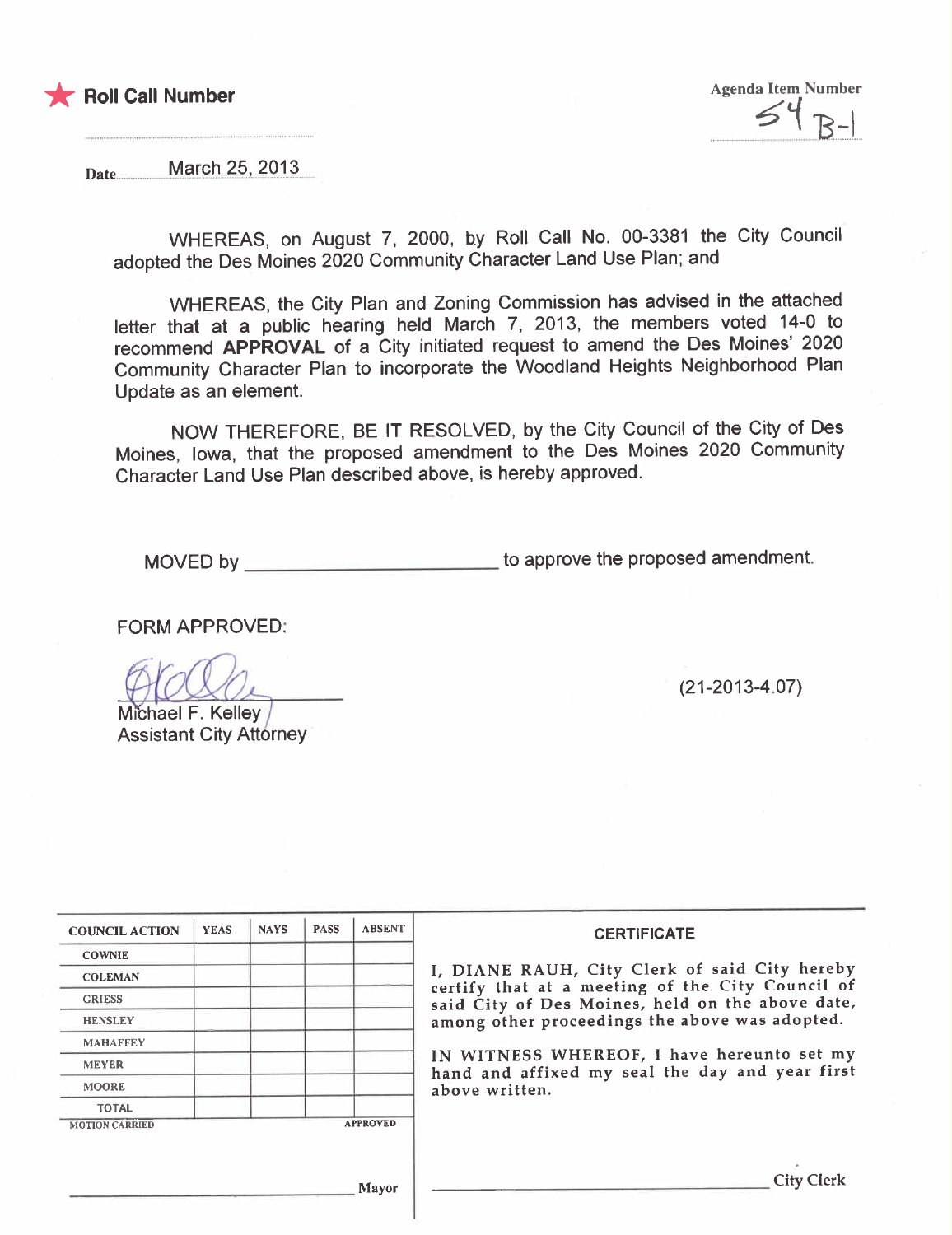March 13,2013

i"' ~ :~

Agenda Item 510

Roll Call #

Honorable Mayor and City Council City of Des Moines, Iowa

Members:

Communication from the City Plan and Zoning Commission advising that at their meeting held March 7,2013, the following action was taken regarding a City initiated request to amend the Des Moines' 2020 Community Character Plan.

### COMMISSION RECOMMENDATION:

After public hearing, the members voted 14-0 as follows:

| <b>Commission Action:</b> | Yes                       | <b>Nays</b> | Pass | <b>Absent</b> |
|---------------------------|---------------------------|-------------|------|---------------|
| <b>Dory Briles</b>        | X                         |             |      |               |
| <b>JoAnne Corigliano</b>  | $\boldsymbol{\mathsf{X}}$ |             |      |               |
| <b>Shirley Daniels</b>    | X                         |             |      |               |
| <b>Jacqueline Easley</b>  | $\overline{\mathsf{X}}$   |             |      |               |
| <b>Tim Fitzgerald</b>     | X                         |             |      |               |
| <b>Dann Flaherty</b>      | X                         |             |      |               |
| John "Jack" Hilmes        | X                         |             |      |               |
| <b>Ted Irvine</b>         | $\overline{\mathsf{X}}$   |             |      |               |
| <b>Greg Jones</b>         | X                         |             |      |               |
| <b>William Page</b>       | X                         |             |      |               |
| <b>Christine Pardee</b>   | X                         |             |      |               |
| <b>Mike Simonson</b>      |                           |             |      | X             |
| <b>CJ Stephens</b>        | X                         |             |      |               |
| <b>Vicki Stogdill</b>     | X                         |             |      |               |
| <b>Greg Wattier</b>       | $\boldsymbol{\mathsf{X}}$ |             |      |               |
|                           |                           |             |      |               |

APPROVAL of a request to amend the Des Moines' 2020 Community Character Plan to incorporate the updated and amended Woodland Heights Neighborhood Plan as an element. (21-2013-4.07)

### STAFF RECOMMENDATION TO THE P&Z COMMISSION

Staff recommends that the Des Moines' 2020 Community Character Plan be amended to incorporate the updated and amended Woodland Heights Neighborhood Plan as an element.

### STAFF REPORT

### i. BACKGROUND INFORMATION

!71 November 2011, the City of Des Moines selected several neighborhoods to participate in the Neighborhood Revitalization Program. For the first time, Charter neighborhoods with an existing plan that is more than 10 years old



ARMORY BUILDING 602 ROBERT D. RAY DRIVE DES MOINES, IOWA 50309-1881 (515) 283-4182

> ALL-AMERICA CITY 1949,1976,1981 2003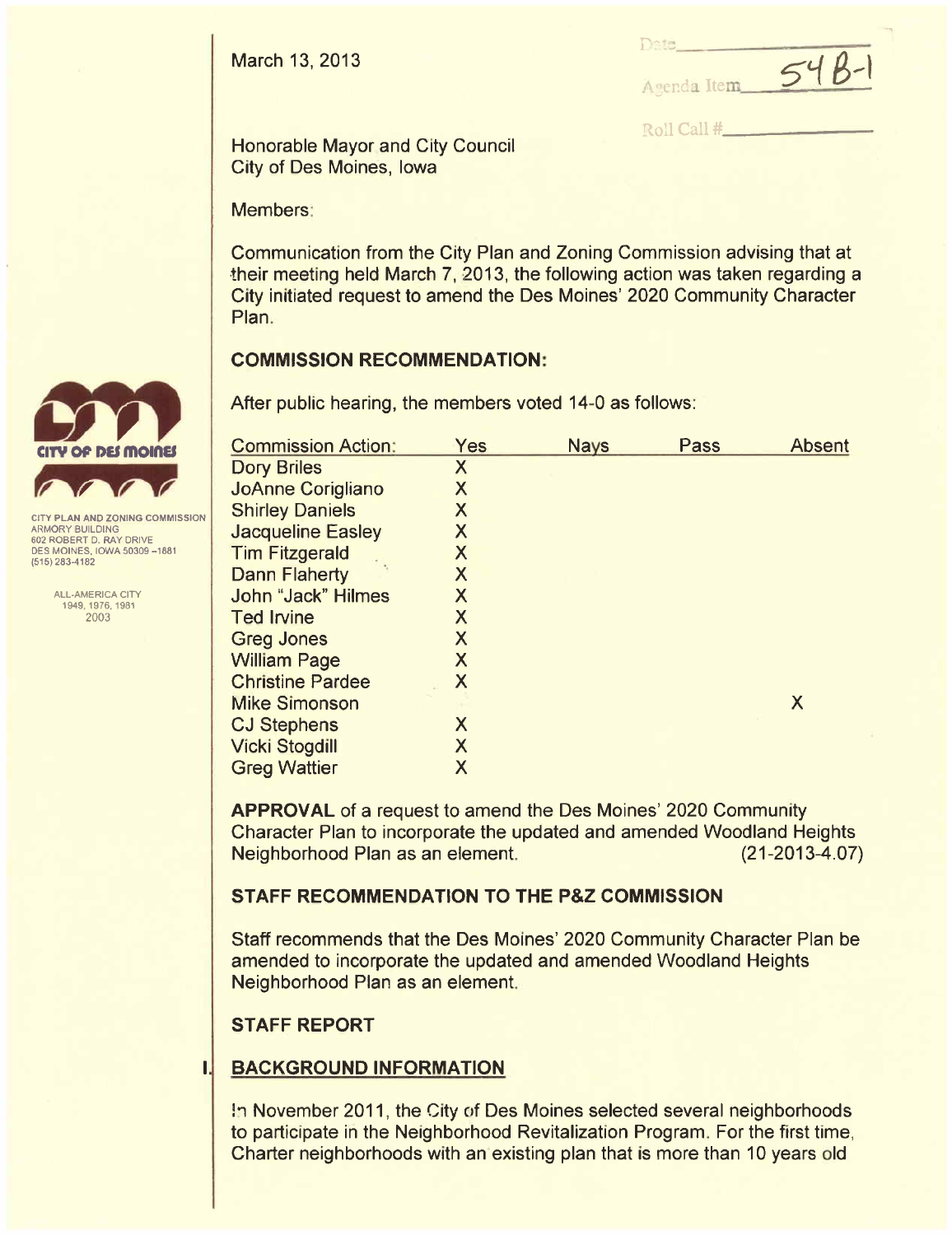were allowed to apply for a pilot program to update their plan. The pilot program was conducted in partnership with graduate students in Planning at Iowa State University (ISU). This is a two year pilot program with Beaverdale Neighborhood Association and Woodland Heights Organization participating in 2012. Capitol East Neighborhood Association and Capitol Park Neighborhood Association will be participating in the pilot program in 2013. '

### II. GENERAL PLAN SUMMARY

A new public input process was utilized for the pilot program to coincide with the Fall semester class schedule at ISU. The process began with the Woodland Heights Organization (WHO) circulating a survey in the summer of 2012 to all residents asking them about their neighborhood. WHO collected 119 total surveys during this process. This was followed by a series of three planning workshops in the Fall of 2012 that were facilitated by the ISU planning team. The first workshop, held on September 22nd, focused upon identifying resident goals, identifying the strengths, weaknesses, opportunities and challenges facing the neighborhood, as well as the creation of a neighborhood vision statement. Participants in the following two workshops, held on October 6th and 20th, respectively, identified goals and strategies that would help the neighborhood address the concerns of each of the priority areas.

The neighborhood also worked with the ISU planning team to draft a vision statement for the development of their neighborhood:

The residents of Woodland Heights envision a cohesive, aesthetically pleasing, and peaceful neighborhood where families can thrive in a socially diverse, historically significant community that remains connected to its natural setting and surrounding urban environment.

Based on the results of the neighborhood survey and the input received at the workshops, Woodland Heights' residents identified priority goals for the neighborhood to address over the next five to ten years. The following goal areas were identified:

### 1) Community Identity and Enhancement

Woodland Heights is a diverse neighborhood with an active neighborhood organization. The survey found residents to be very invested in the aesthetic quality and historic significance of the neighborhood. Participants want to build from this foundation and continue to' strengthen the sense of community and improve the level of engagement among residents.

### 2) Trees

The mature tree canopy is an important identifying feature for the Woodland Heights neighborhood. Educating residents and finding resources to help preserve and maintain the trees are a high priority.

### 3) Housing

Woodland Heights' residents take pride in the historic architectural character of homes in the neighborhood. Maintaining this integrity and continuing the many improvements that have been made to homes since the last neighborhood plan are critical. In addition, residents want to address vacant properties, promote infill development on vacant lots, and address properties with maintenance concerns.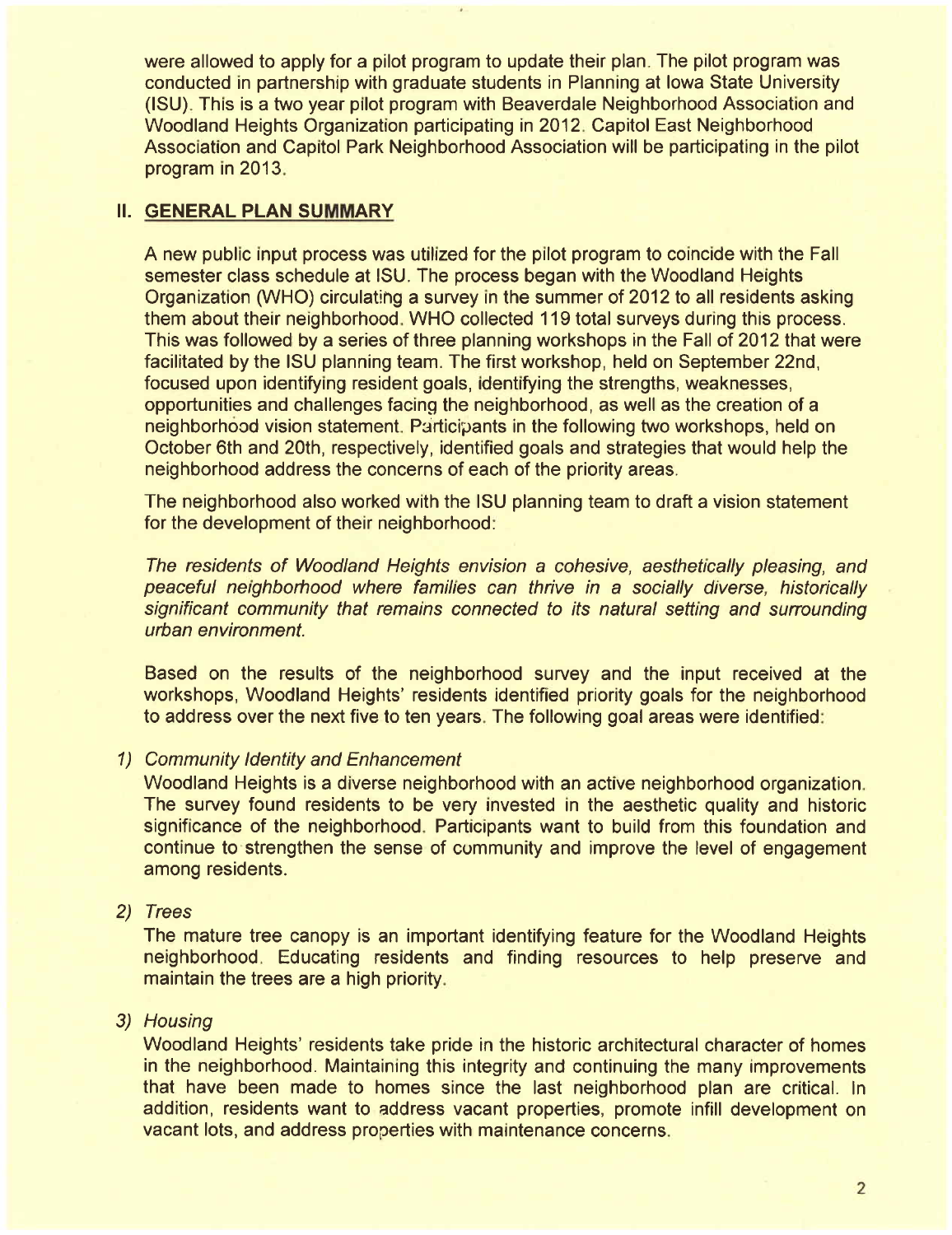### 4) Parks and Open Space

The neighborhood is fortunate to have several parks and open spaces for recreation with Chamberlain Park, Woodland Cemetery, and the school properties. Residents envision upgrades to Chamberlain Park, expanded public access to the Cemetery, and connections to recreation opportunities outside the neighborhood.

### 5) Infrastructure

The condition of infrastructure continues to be of significant importance to the Woodland Heights Neighborhood. Suggested improvements include repairing sections of the fence around Woodland Cemetery, installing new sidewalk along walk routes to the schools, adding traffic and parking signage, and additional tree plantings.

This plan does not include any recommended land use or zoning changes. Development opportunities were briefly discussed during the planning process and the neighborhood emphasized preserving the residential areas and strengthening the commercial districts along Ingersoll Avenue.

### SUMMARY OF DISCUSSION

Jason Van Essen stated because there was already a 5:30 presentation on this item he believed that it would be better to allow the person who is in opposition to speak and then staff could address any questions or concerns.

### CHAIRPERSON OPENED THE PUBLIC HEARING

The following spoke in opposition of the applicant's request:

Wendy Lacina 4155 53<sup>rd</sup> Street stated she was not against passing the plan. However, she has a concern with one element in the plan. Her concern is the reference to the Bicycle and Trail Master Plan.

- . She believes that more than half of the design committee that wrote the plan does not live in the City of Des Moines.
- . Alleged notices and reply cards were not mailed to residents adjoining improvements identified in the plan.
- . Expressed concern with the process of how the committee was selected
- . Alleged neglect in the committee's process by not going through the Plan and Zoning Commission, the Access Advisory Board which ensures the disabled people have equal opportunity to use public right-of-way space safely.
- . Alleged the Park and Recreation board has never approved this plan as an action item just a file and receive.
- . Alleged the City Council has never approved this plan as an action item just a receive and file.

Dann Flaherty asked for clarification of concern. He asked if the concern is the Bike and Trail Master Pian or the Neighborhood Plan.

Wendy Lacina stated that Woodland Heights did a great job with the neighborhood plan.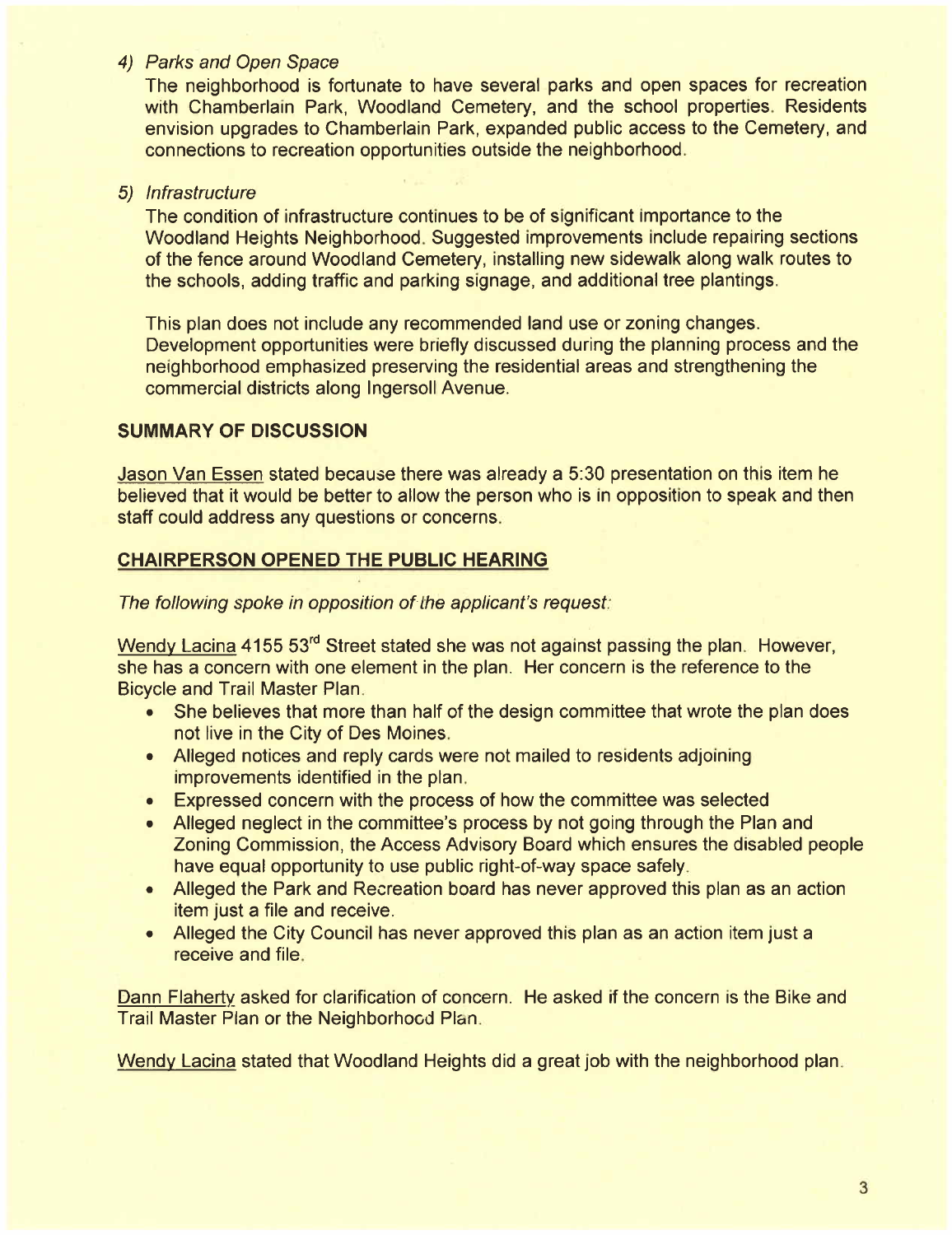Dann Flaherty stated that the Bike and Trail Master Plan is a guideline it is not approving or disapproving any trails.

Wendy Lacina stated she understood that but when the Woodland Heights Neighborhood leaves this meeting they are going to begin implementing both plan.

Dann Flaherty stated they will not begin implementing that plan. They will work with the City to try and implement those plans.

Wendy Lacina stated that what has been happening is when that plan is being implemented policies are not being abided by. She does not believe that anyone in the City is intentionally ignoring this, she does not want the neighborhood to be under the impression that this plan is going to be passed so they can run and implement more bike and trails via this master plan.

Dann Flaherty explained that the neighborhood's proposal is not implementation. It is a guideline to move forward with implementation. The implementation process has not started yet.

Wendy Lacina stressed she would like for the Commission to pass this proposal tonight. She is on the Neighborhood Revitalization Board (NRB) and they passed it last night. When she brought her concerns to the NRB they suggested tabling it. She believed that it is not in the NRB realm but she believes it is really a Plan and Zoning issue. If the Plan and Zoning Commission is comfortable with passing this proposal she suggest putting a caveat that maybe the City staff can be asked as to how these oversights occurred.

Mike LudwiQ presented information from the Planning File for the Bike and Trail Master Plan. Amendments to the Comprehensive Plan are advertised in the Des Moines Register before the Commission holds a hearing on those amendments. Such a notice was published per code. Individual mail notifications go out on zoning items per code, not a Comprehensive Plan Amendment fot a plan. The Planning Commission held their hearing on June 2, 2011 on the Bike and Trail Master Plan in accordance with the notice. The Commission voted 11-0 to recommend approval of the Master Plan as a Comprehensive Plan Amendment to the 2020 Community Character Plan. On June 13, 2011 the City Council approved the plan as an element of the 2020 Community Character Plan. The Council resolution states that the trails and greenways advisory committee unanimously recommended approval of the plan as an element on May 9, 2011. On May 10, 2011 the Traffic Safety Committee unanimously recommended approval of the plan as an element of the 2020 Community Character Plan. Based on this information, the Bike and Trail Master Plan did follow all of the required processes. It is an element of the 2020 Community Character Plan and has been approved by Council and is appropriate to have it referenced in the neighborhood's plan.

Ted Irvine stated there is no problem in discussing how the bike lanes get connected to the trails. However, it has nothing to do with what is being discussed today. If it came back as an item that required some sort of approval from the Plan and Zoning Commission he would be happy to look at it. He believes that this proposal by Woodland Heights Neighborhood Association should be passed.

,.

 $\label{eq:2.1} \begin{array}{cccccccccc} \mathcal{L} & \mathcal{L} & \mathcal{L} & \mathcal{L} & \mathcal{L} & \mathcal{L} & \mathcal{L} & \mathcal{L} & \mathcal{L} & \mathcal{L} & \mathcal{L} & \mathcal{L} & \mathcal{L} & \mathcal{L} & \mathcal{L} & \mathcal{L} & \mathcal{L} & \mathcal{L} & \mathcal{L} & \mathcal{L} & \mathcal{L} & \mathcal{L} & \mathcal{L} & \mathcal{L} & \mathcal{L} & \mathcal{L} & \mathcal{L} & \mathcal{L} & \mathcal{L}$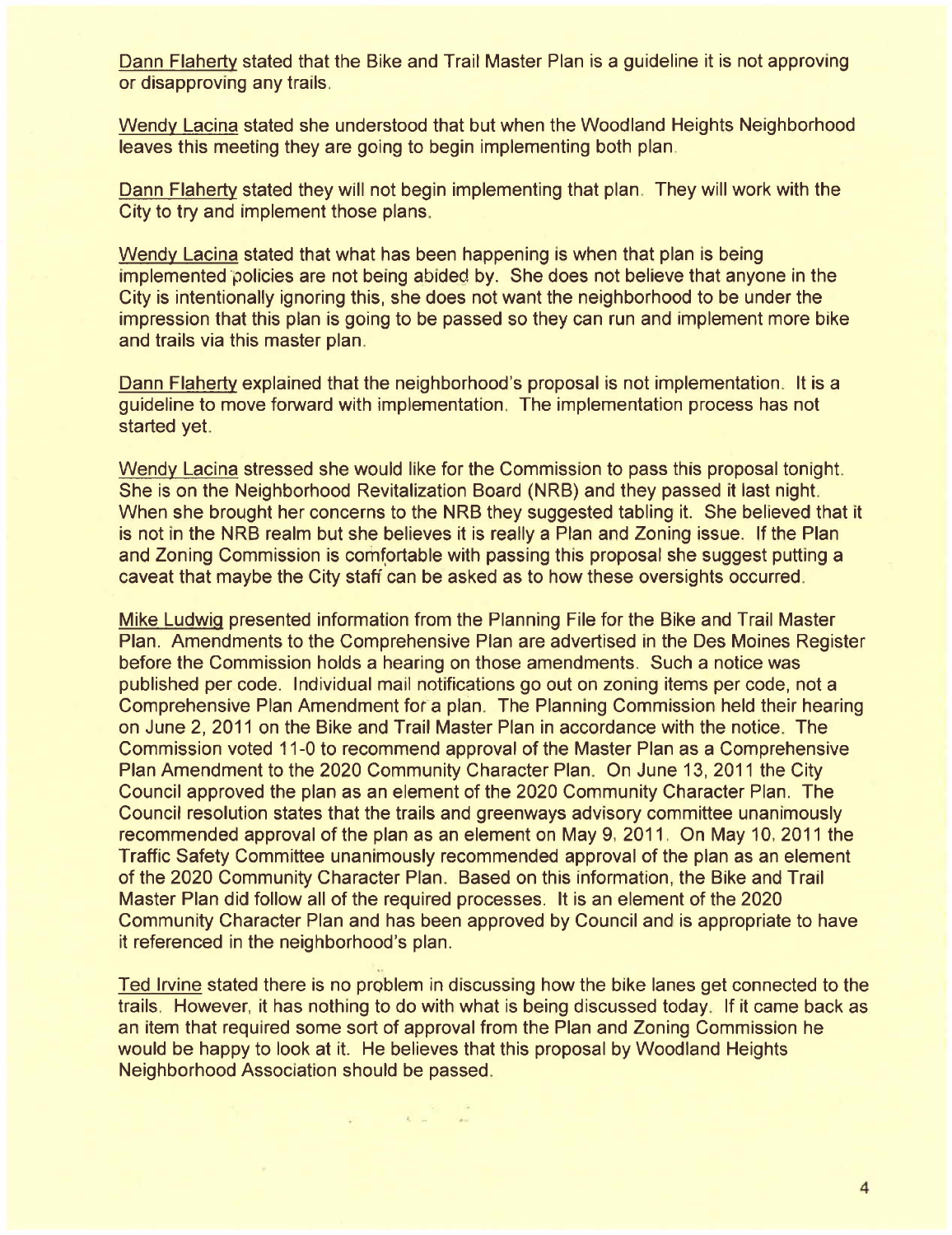### CHAIRPERSON CLOSED THE PUBLIC HEARING

There was no one to speak in favor or in opposition of the applicant's request.

 $\mathbf{r}_\mathrm{A}$ 

### COMMISSION ACTION:

Greq Jones moved staff recommendation that the Des Moines' 2020 Community Character Plan be amended to incorporate the updated and amended Woodland Heights Neighborhood Plan as an element.

Motion passed 14-0.

Respectfully submitted,

Michael Ludwig, AICP<br>Planning Administrator

MGL:clw

**Attachment**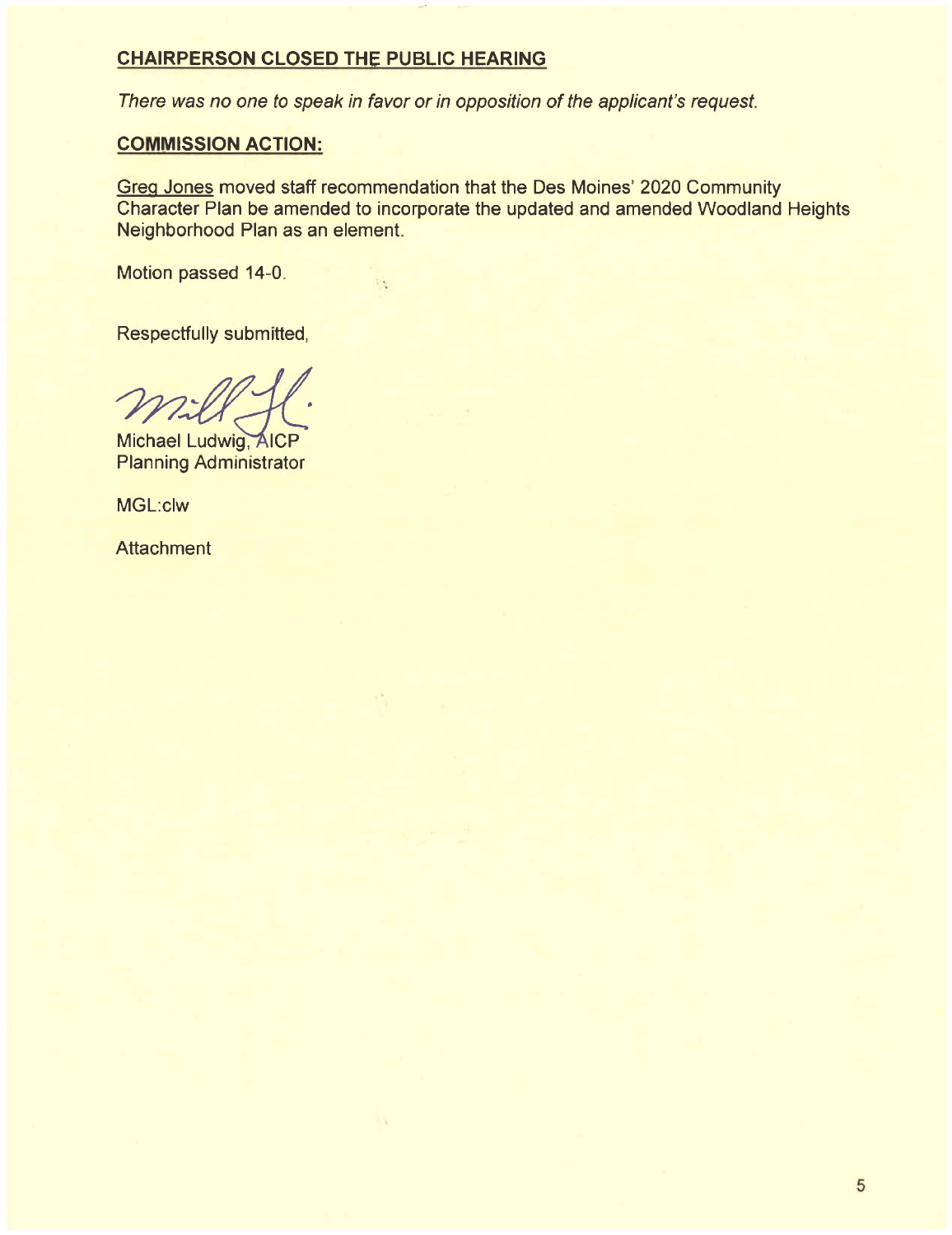### **EXECUTIVE SUMMARY**

The original neighborhood plan for Woodland Heights was approved in 1991, and the neighborhood had reached many of their goals since that time. In 2011, the neighborhood applied for the opportunity to update their plan. The new Woodland Heights plan complements the progress already made in the neighborhood and attends to new priority issues.

### THE PLANNING PROCESS

The neighborhood planning process began with a survey of the residents of Woodland Heights in the fall of 2012. The survey was carried out by members of the Woodland Heights Organization (WHO). WHO collected a total of 119 surveys, which were then analyzed by the ISU Planning Team. The survey set the foundation for the neighborhood planning process to efficiently move forward as it guided the ISU Planning Team to prepare and plan for three information-seeking workshops. The workshops were designed and facilitated by the ISU Planning Team. Each workshop was three full hours, and allowed neighborhood residents to be intimately involved in the planning process. The first workshop, held on September 22nd, focused upon identifying resident goals, identifying the strengths, weaknesses, opportunities and challenges facing the neighborhood, as well as the creation of a neighborhood vision statement. Participants in the following two workshops, held on October 6th and 20th, respectively, identified goals and strategies that would help the neighborhood address the concerns of each of the priority areas.

### PRIORITY AREAS AND VISION STATEMENT

Through the planning process, the neighborhood articulated a guiding vision for the development of their neighborhood:

The residents of Woodland Heights envision a cohesive, aesthetically pleasing, and peaceful neighborhood where families can thrive in a socially diverse, historically signifcant community that remains connected to its natural setting and surrounding urban environment.

They also identified five priority areas that were used to organize the goals and strategies in the plan: community identity and enhancement, trees, recreation and open spaces, housing, and infrastructure. The following table lists the goals and strategies associated with each priority area.

| PRIORITY AREA 1: COMMUNITY IDENTITY AND ENHANCEMENT                     |                                                                                    |  |  |  |  |  |
|-------------------------------------------------------------------------|------------------------------------------------------------------------------------|--|--|--|--|--|
| Goal #1 Enhance the visibility and<br>marketability of Woodland Heights | <b>Strategies</b><br>Develop signage for neighborhood points of entry<br>$\bullet$ |  |  |  |  |  |
|                                                                         | Initiate a neighborhood branding effort<br>$\bullet$                               |  |  |  |  |  |
| Goal #2 Increase communication and                                      | <b>Strategies</b>                                                                  |  |  |  |  |  |
| outreach within the neighborhood                                        | • Provide outreach to new neighbors                                                |  |  |  |  |  |
|                                                                         | Strengthen the Woodland Heights Organization<br>$\bullet$                          |  |  |  |  |  |
| Goal $#3$ Improve connections between the                               | <b>Strategies</b>                                                                  |  |  |  |  |  |
| neighborhood and businesses along                                       | Increase neighborhood resident awareness of<br>$\bullet$                           |  |  |  |  |  |
| Ingersoll Avenue                                                        | Ingersoll businesses                                                               |  |  |  |  |  |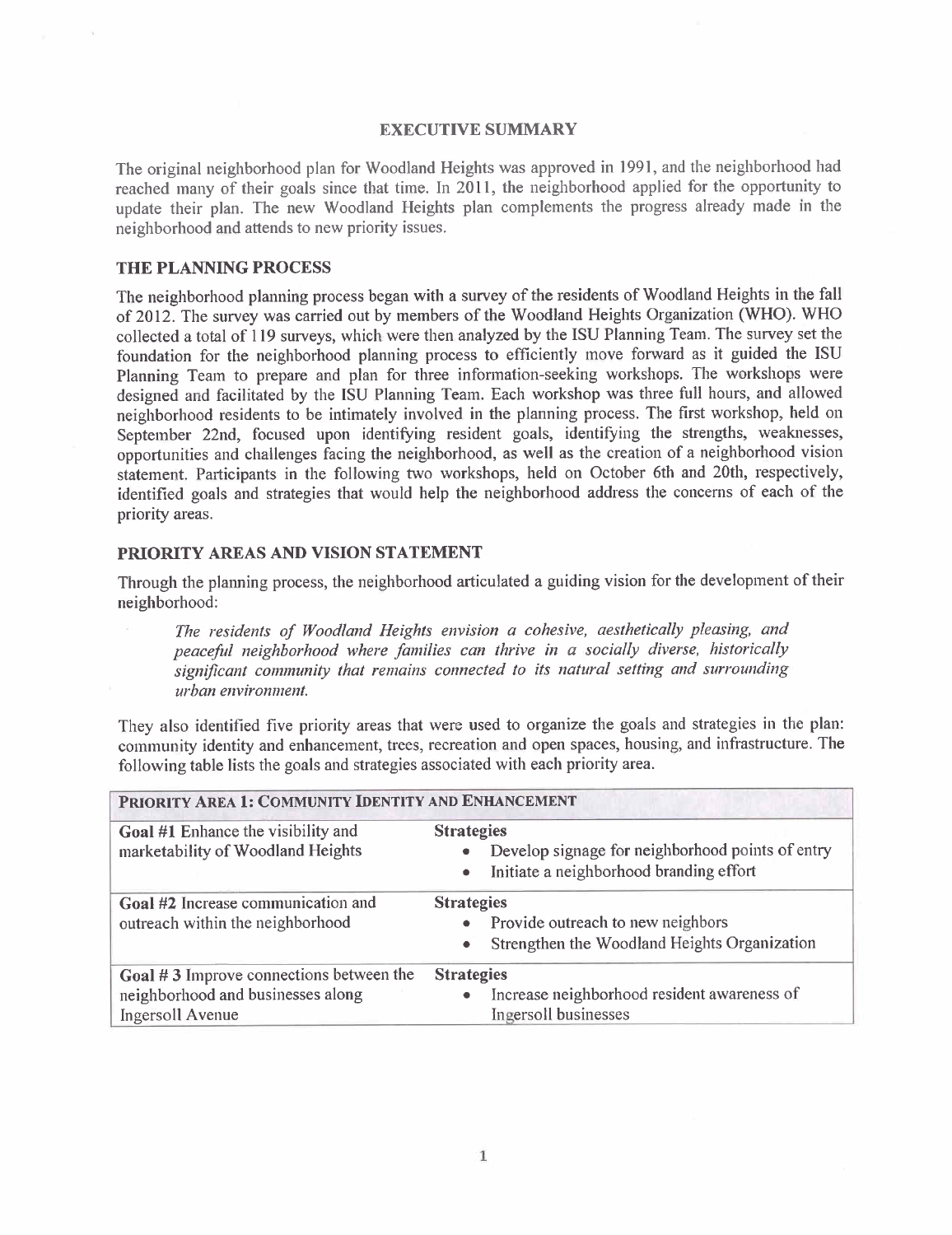### Implementation

The successful implementation of this plan is critical to the realization of the neighborhood's vision statement and it ongoing stability and revitalization. Reaching this vision requires a commitment from neighborhood residents, as well as a strong and active neighborhood leadership. The Woodland Heights Organization is responsible for the overall implementation of the plan. Therefore, the plan identifies the need for WHO to develop a strong organizational capacity that effectively communicates with residents and stakeholders, and collaborates with the partners identified in this plan. It is important that WHO regularly recruits and trains volunteers and develops leadership capacity to facilitate the execution of the plan.

For the plan to be successfully implemented, the plan also indicated the need for WHO to create a sustained partnership with the City of Des Moines. Furthermore, the neighborhood must engage and seek resource support from local organizations, neighborhood businesses and neighborhood schools. This will include identifying financing mechanisms above and beyond the traditional resources.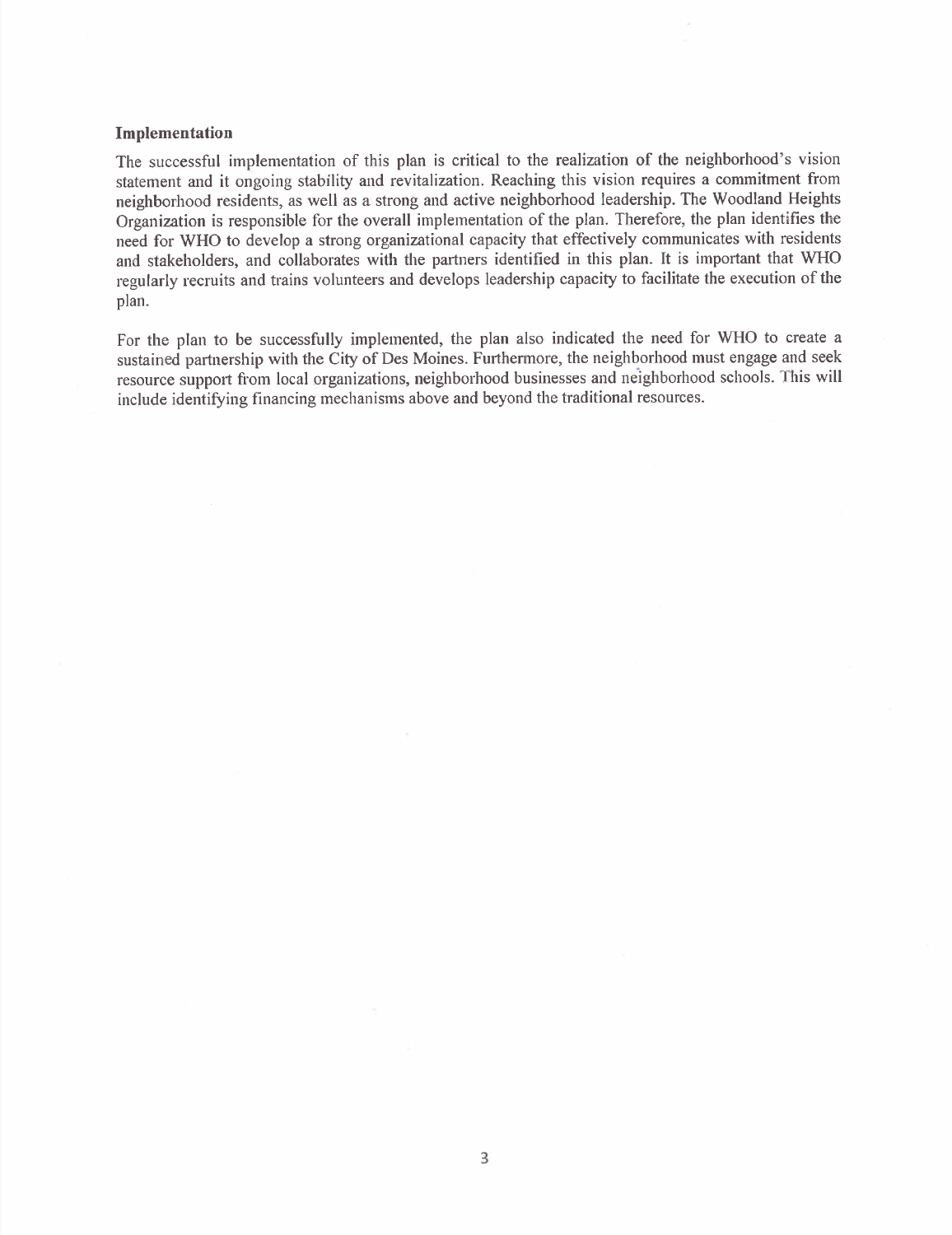$54B-1$ 

[This page intentionally left blank]

## **IOWA STATE**<br>UNIVERSITY



### WOODLAND **HEIGHTS**



February 2013